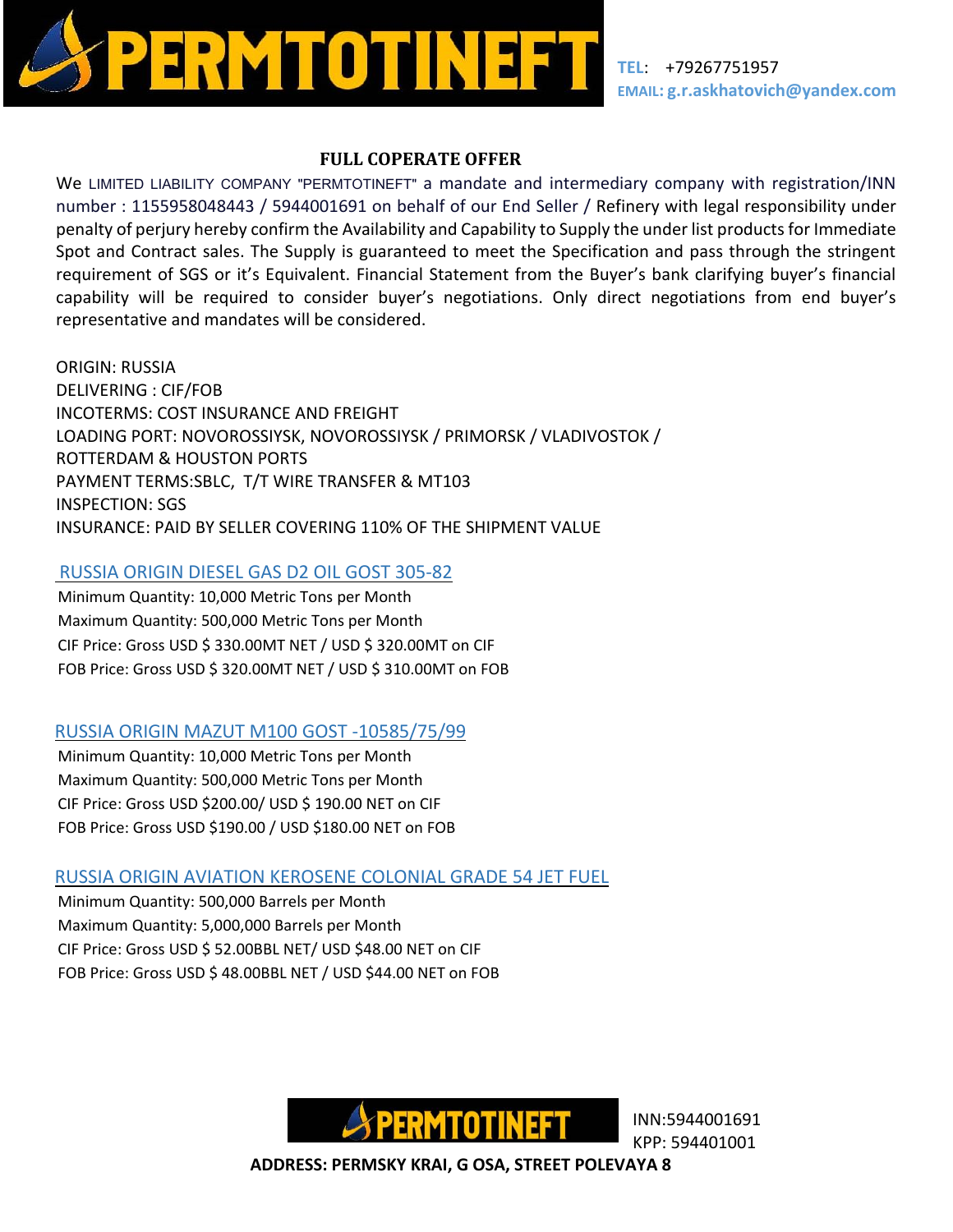

**TEL**: +79267751957 **EMAIL: g.r.askhatovich@yandex.com** AUTOMATIVE GAS OIL (AGO)

FOB PRICES: GROSS \$ 220 USD/ NET \$ 210 USD CIF PRICES : GROSS \$230 USD / \$220 USD NET

## PETROLEUM COKE

Minimum Quantity: 50,000MT per Month Maximum Quantity: 400,000MT per Month CIF Price: USD \$ 80.00MT/USD \$ 70.00 NET on CIF

### LIGHT CYCLE OIL(LCO)

Minimum Quantity: 50,000 MT per Month Maximum Quantity: 400,000 MT per Month CIF Price: USD \$ 230.00MT/USD \$ 220.00 NET on CIF

#### GASOLENE 89 OCTANES

PRICE CIF ASWP: GROSS \$200/NET \$190 PRICE FOB ASWP: GROSS \$190/NET \$180

#### PRODUCTS

**BITUMEN GRADE60/70 AND 80/100**: PRICE CIF ASWP: GROSS \$270/NET \$260 PRICE FOB ASWP: GROSS \$260/NET \$250

# TERMS AND CONDITIONS FOB

1. Buyer issues an official ICPO along with Tank Storage Agreement (TSA) accompanied by company certificate of registration and valid means of identification.

- 2. Seller issues:
	- commercial invoice  $(CI)$  for the available quantity in the storage tank
	- product passport (Product Analysis Report),
	- Notarized Statement of availability of product
	- Authority to verify  $(ATV)$  via email or phone call.
	- Notice of Readiness (NOR)

3. Buyer returns the commercial invoice and NOR duly signed by the buyer and buyer's logistic comapny.

4. Seller issues to buyer the listed below documents:

- Unconditional dip test authorization (DTA)
- Fresh SGS inspection report
- Injection report



KPP: 594401001

 **ADDRESS: PERMSKY KRAI, G OSA, STREET POLEVAYA 8**